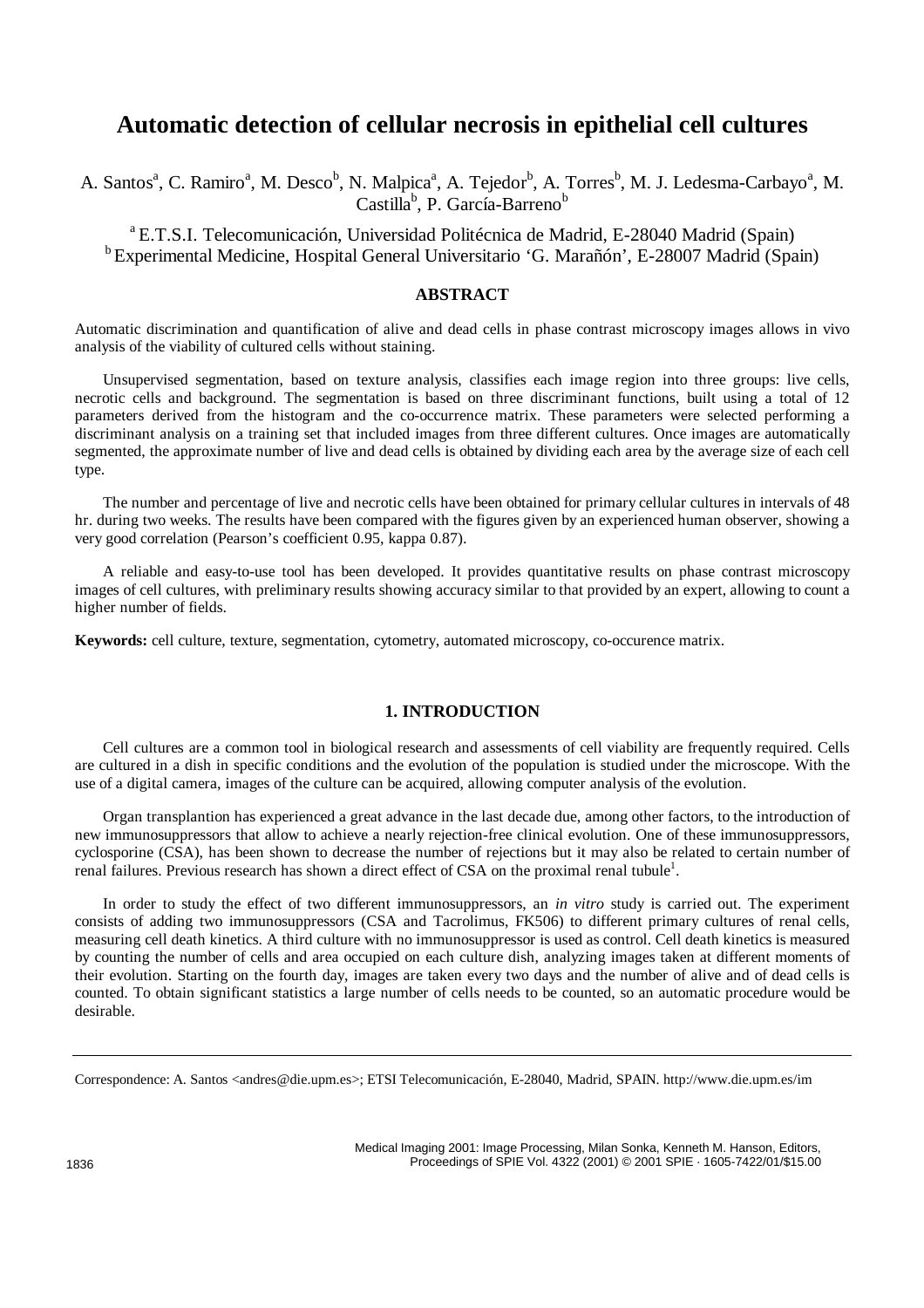The number of cells could be obtained accurately by identifying and classifying each cell on the image with some segmentation algorithm (border detection, followed by cell classification). However, this is a difficult task from the image processing point of view and no successful attempt is known by the authors. Instead, as alive and dead cells have different texture, a more feasible task is the identification of regions with each texture. This would allow to measure the area occupied by each class of cells, and the number of cells could be derived from their average size.

This paper presents an automatic method developed for cell counting. Images are captured with a camera mounted on the microscope, and transferred to a computer where regions corresponding to different type of cells are segmented. Texture parameters have been extracted from a set of training regions and discriminant functions were obtained based on the most discriminant of those parameters. Results and comparison with manual counting are presented.

# **2. MATERIALS AND METHODS**

#### **2.1. Sample preparation**

All experiments were performed on primary cell cultures from swine. Proximal tubule suspensions were obtained from collagenase digestion of the renal cortex and isopicnic centrifugation on 45% Percoll gradient<sup>2</sup> and plated in plastic culture dishes (60 mm). Kinetics of culture with CSA were compared to cultures with no immunosuppressor and to cultures with FK506, as a positive control. Cultures were incubated al 37ºC in a 95% air/5% CO2 atmosphere. CSA was obtained from Sandimmun® and FK506 from Prograf®. In chronic toxicity experiments, cells were allowed to grow in the presence of CSA, FK506 or vehicle (control conditions) from zero time.

Images were acquired with an Olimpus IX70 microscope with 100x magnification, and captured with a Sony DXC 151P color CCD camera. Monochrome (8 bits/pixel) 736 x 560 pixel images were transferred to a Pentium III computer for analysis.

Cultures are maintained for approximately fifteen days; during this period images are obtained every two days, starting from the fourth one. Three different dishes per treatment are chosen randomly. From each of them, seven images are usually obtained. Examples of images for two different days are shown in Figure 1. The aim of the method is to segment the regions of alive cells, dead cells and the areas with no cells.



Figure 1. Images of the cell culture in day 4 (left) and day 11 (right)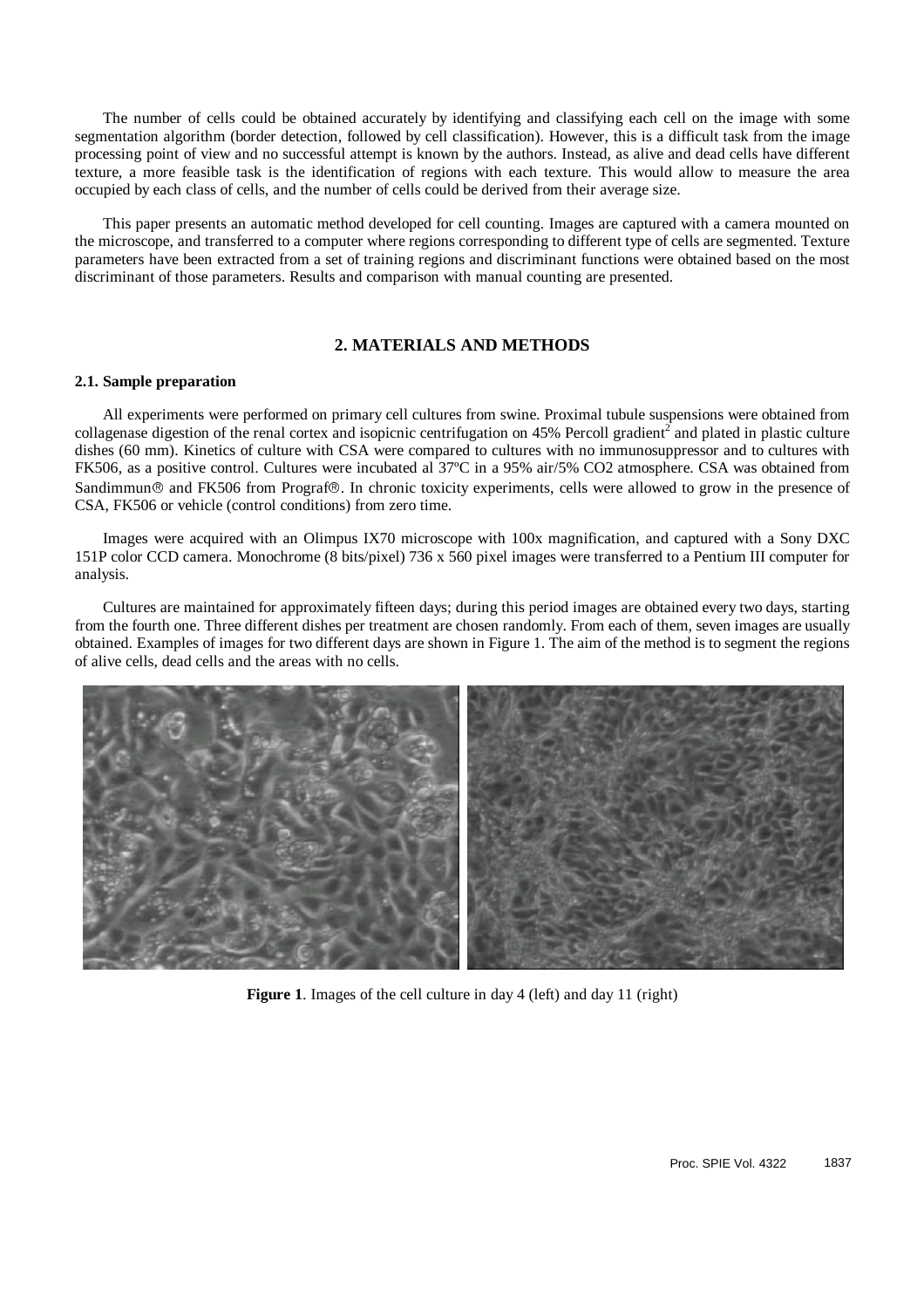#### **2.2. Texture parameters**

Texture parameters used in this application can be classified into first order statistics, computed from the histogram, and second order statistics, computed using the Co-occurrence matrix<sup>3</sup>. The normalized histogram is the probability density function for the gray levels of a specific region. If we denote by  $p(z_i)$  the probability of each gray value  $z_i$ , the following parameters can be defined:

Variance:

Mean: 
$$
\mu = \sum_{z_i=0} z_i p(z_i)
$$
  
Variance: 
$$
\sigma^2 = \sum_{z_i=0}^{N-1} (z_i - \mu)^2 p(z_i)
$$
  
Skewness: 
$$
\mu_3 = \sigma^{-3} \sum_{z_i=0}^{N-1} (z_i - \mu)^3 p(z_i)
$$

 $z_i = 0$ 

−

*N*

1

Kurtosis: 
$$
\mu_4 = \sigma^{-4} \sum_{z_i=0}^{N-1} (z_i - \mu)^4 p(z_i) - 3
$$

The histogram considers the gray level of each pixel separately and no spatial information is conveyed in these parameters. To analyze spatial distribution of the gray levels we make use of the gray-level co-occurrence matrix (GCM). Any GCM element  $P_d(i,j)$  reflects the distribution of the probability of occurrence of a pair of gray levels  $(i,j)$  separated by a given distance *d*. The GCM is computed by mapping the gray-level co-occurrence probabilities based on spatial relations of pixels in different angular directions  $\theta$ .

As with the histogram, a normalized version of the co-occurrence matrix can be computed, dividing each element by the total number of neighbors for each  $d$  and  $\theta$ . These values depend on the texture (a rough texture should be better described with high values of *d*).

To improve computation speed, we can take benefit from the fact that the co-occurrence matrix is symmetric. The size of the matrix depends on the gray level resolution of the image. Texture parameters are invariant to gray level quantization. In this work, images were quantized to 4 bits/pixel before the matrix was calculated, to increase computational speed computation.

From the co-occurrence matrix, the following parameters were derived:

Second order angular moment : 
$$
AngScMom = \sum_{z_i=0}^{N-1} \sum_{z_i=0}^{N-1} [p(z_i, z_j)]^2
$$
  
\nContrast :  $Contrast = \sum_{z_i=0}^{N-1} \sum_{z_j=0}^{N-1} (z_i - z_j)^2 p(z_i, z_j)$   
\nCorrelation :  $Correlat = \sum_{z_i=0}^{N-1} \sum_{z_j=0}^{N-1} \sum_{z_j=0}^{z_j} (z_i - \mu_x)^2 p(z_i, z_j)$   
\nSum of squares :  $SumOfSqs = \sum_{z_i=0}^{N-1} \sum_{z_j=0}^{N-1} (z_i - \mu_x)^2 p(z_i, z_j)$ 

 $\sum_{z_i=0}$   $\sum_{z_j=0}$ 

*i j*

 $0z_i = 0$ 

 $\sum_{z_i=0}$  $\sum_{z_j=0}$ − =  $=\sum_{z_i=0}^{N-1}\sum_{z_i=0}^{N-1}\frac{p(z_i,z_i)}{1+(z_i-z_i)}$ **0 1 Inverse difference moment :**  $InvDfMom = \sum_{z_i=0}^{N-1} \sum_{z_j=0}^{N-1} \frac{p(z_i, z_j)}{1 + (z_i - z_j)^2}$ *z N*  $z_i = 0$ **1 +**  $(Z_i - Z_j)$ *i j*  $\sum_{i=0}^{7} \sum_{z_i=0}^{7} 1 + (z_i - z_i)$ *<u><i><i>InvDfMom*</u> =  $\sum_{i=1}^{N-1} \sum_{i=1}^{N-1} \frac{p(z_i, z_j)}{p(z_i, z_j)}$ </u>

1838 Proc. SPIE Vol. 4322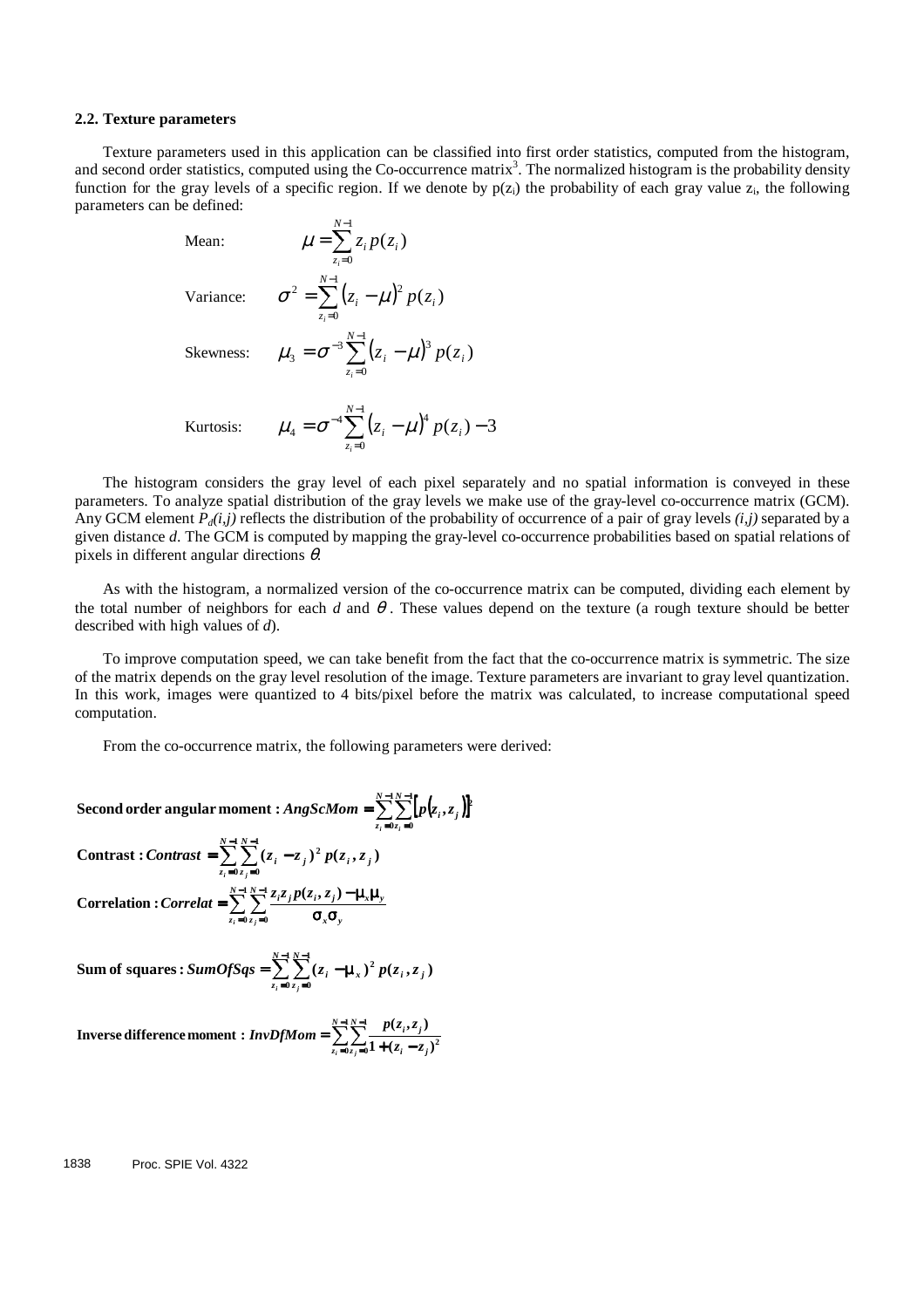$\sum_{z_i=0}^{N-1}\sum_{z_j=0}^{N-1}p(z_i,z_j)\log[p(z_i,z_j)]$ − =  $=-\sum_{1}^{N-1}$ **0 1 0 Entropy :** *Entropy* =  $-\sum_{i=1}^{N-1}\sum_{j=1}^{N-1}p(z_i, z_j)\log[p(z_i, z_j)]$ *z N*  $\sum_{i=0}$   $\sum_{z_j=0}$   $P(x_i, x_j)$   $log[p(x_i, x_j)]$  $Entropy = -\sum_{i}^{N-1}\sum_{i}^{N-1} p(z_i, z_i) \log[p(z_i, z_i)]$  $\sum_{z_i=0}$ −  $=\sum_{z_i=0}^{2(N-1)} z_i p_{x+1}$ **0 Sum** Average :  $SumAverg = \sum_{i=1}^{2(N-1)} z_i p_{x+v}(z_i)$  $\sum_{z_i=0}$   $\sim$  *i*  $P$   $x+y$   $\sim$  *i SumAverg*  $=$   $\sum_{z_i=0}^{2(N-1)} z_i p_{x+y}(z_i)$   $p_{x+y}(k) = \sum_{z_i=0}^{N-1} \sum_{z_j=0}^{N-1}$ = −  $_{x+y}(k) = \sum_{z_i=0}^{N-1} \sum_{z_i=0}^{N-1}$ 0 1 0  $(k) = \sum_{i}^{N-1} \sum_{i}^{N-1} p(z_i, z_i)$ *z N*  $\chi_{x+y}(\kappa) = \sum_{z_i=0} \sum_{z_i=0} P(\kappa_i, \kappa_j)$ *i j*  $p_{x+y}(k) = \sum_{i=1}^{n-1} \sum_{i=1}^{n} p(z_i, z_i)$  where  $z_i + z_j = k = 0, 1, 2, ..., 2(N-1)$ 

 $\sum_{z_i=0}$ −  $=\sum_{z_i=0}^{2(N-1)} (z_i - SumAverg)p_{x+1}$ **0** Sum variance : *Sum Variance* =  $\sum_{i=1}^{2(N-1)} (z_i - SumAverg)p_{x+y}(z_i)$  $\sum_{z_i=0}$   $(x_i - \sum_{i=0}^{n} p_{x+y_i})$  $SumVariance = \sum_{i=1}^{2(N-1)} (z_i - SumAverg) p_{x+y}(z_i)$ **Sum Entropy : SumEntrp** =  $-\sum_{i=1}^{2(N-1)} p_{x+y}(z_i) \log(p_{x+y}(z_i))$  $P_{x+y}(\lambda_i)$  **i**  $\cup$  **6** $(P_{x+y}(\lambda_i))$ *N*  $SumEntropy = -\sum_{z_i=0}^{n} p_{x+y}(z_i) \log(p_{x+y}(z_i))$ *i* −  $=-\sum_{z_i=0}^{2(N-1)} p_{x+y}(z_i) \log(p_{x+y}(z_i))$ 

 $\sum_{z_i=0}$ −  $= \sum_{z_i=0}^{2(N-1)} (z_i - \mu_{x-y})^2 p_{x-y}$ **0 Difference variance :**  $\hat{D}$ *if*  $\hat{V}$ *arnc* =  $\sum_{i=1}^{2(N-1)} (z_i - \mu_{x-y})^2 p_{x-y}(z_i)$  $\sum_{z_i=0}$   $(x_i - \mu_{x-y})$   $P_{x-y}$   $(x_i -$ *DifVarnc* =  $\sum_{z_i=0}^{2(N-1)} (z_i - \mu_{x-y})^2 p_{x-y}(z_i)$   $p_{x-y}(k) = \sum_{z_i=0}^{N-1} \sum_{z_j=0}^{N-1}$ = −  $_{-y}(k) = \sum_{z_i=0}^{N-1} \sum_{z_j=0}^{N-1}$ 0 1 0  $(k) = \sum_{i=1}^{N-1} \sum_{i=1}^{N-1} p(z_i, z_i)$ *z N*  $\sum_{z_i=0}^{x-y} \sum_{z_i=0}^{y} P(x_i; x_j)$ *i j*  $p_{x-y}(k) = \sum_{i=1}^{N-1} \sum_{i=1}^{N-1} p(z_i, z_i)$   $|z_i-z_j| = k = 0,1,2,...,N-1$ **Entropy** of difference **:**  $\text{Dif} \text{Entropy} = -\sum_{n=1}^{2(N-1)} p_{x-x}(z_i) \log(p_{x-x}(z_i))$  $P_{x-y}(\lambda_i)$  **i**  $\cup$  **g** $(P_{x-y}(\lambda_i))$ *N*  $\frac{1}{2}$  *DifEntrp* =  $-\sum_{z_i=0}^{n} p_{x-y}(z_i) \log(p_{x-y}(z_i))$ *i* − −  $=-\sum_{z_i=0}^{2(N-1)} p_{x-y}(z_i) \log(p_{x-y}(z_i))$ 

In these expressions, N is the number of gray levels,  $z_i$  are the different gray levels,  $p(z_i, z_j)$  is the value of the GCM at point *(i,j)*,  $\mu_x$  is the mean value of GCM values accumulated in the *x* direction and  $\mu_{x-y}$  is the mean value of the distribution *px-y*.

#### **2.3. Training: parameter selection and discriminant analysis**

To select the most discriminant texture parameters<sup>4</sup> and to establish the discriminant functions, a training set of 21 images (7 per type of culture) was obtained for each of the 5 days of study. From them, 222 regions of interest were extracted. Each region was manually classified as formed by alive cells, dead cells or background (dish). For each region, all histogram and co-occurrence matrix parameters were obtained using MaZda, a software developed at the Institute of Electronics, Technical University of Lodz, Poland<sup>5</sup>. Co-occurrence matrices for  $d = 1, 2, 3, 4, 5$  and  $\theta = 0^{\circ}, 45^{\circ}, 90^{\circ}, 135^{\circ}$ were computed.

In total, 229 texture parameters were computed for every region of the training set. The most discriminant variables were selected by means of a stepwise procedure, using an input and an output F-test to add and to eliminate variables. The F-test is based on Wilk´s lambda, which measures the ratio of the variance in each group related to the total variance of all the variables. At each step the variable that minimizes lambda, considered together with previously selected variables, is chosen. Tolerance was computed to measure independence among variables. Tolerance of a variable  $X_i$  to variables  $X_1, \ldots, X_i$  $I_1,...X_p$  is defined as  $Tol_j = 1 - R_j^2$  where  $R_j$  is the multiple correlation coefficient of  $X_j$  and variables  $X_1,...,X_{j-1},...,X_p$ . This procedure was applied using SPSS (SPSS Inc., Chicago, IL, USA). The 12 parameters selected are shown in Table 1.

Once the set of most discriminant parameters is obtained, discriminant functions<sup>6</sup> are calculated to classify each sample into the three groups defined. We used linear discriminant or Fisher functions, of the following form:

$$
D_s = B_{s1}X_1 + \dots + B_{sp}X_p + B_{s0}
$$

where  $X_1, \ldots, X_p$  are the quantitative independent parameters (texture parameters of the region) and  $B_{s0}$ ,  $B_{s1}$ , ...,  $B_{sp}$  are the function coefficients.

Table 1 shows the coefficient of each parameter for each of the three discriminant functions obtained from the training set.

#### **2.4. Implementation**

Once the set of parameters and the discriminant functions were obtained, the segmentation process consists of computing all of them for a number of overlapping regions of the image. A running window of 32x32 pixels is moved along the image. Centered on that window, texture parameters are computed on a 60x60 pixel window. Based on these values, a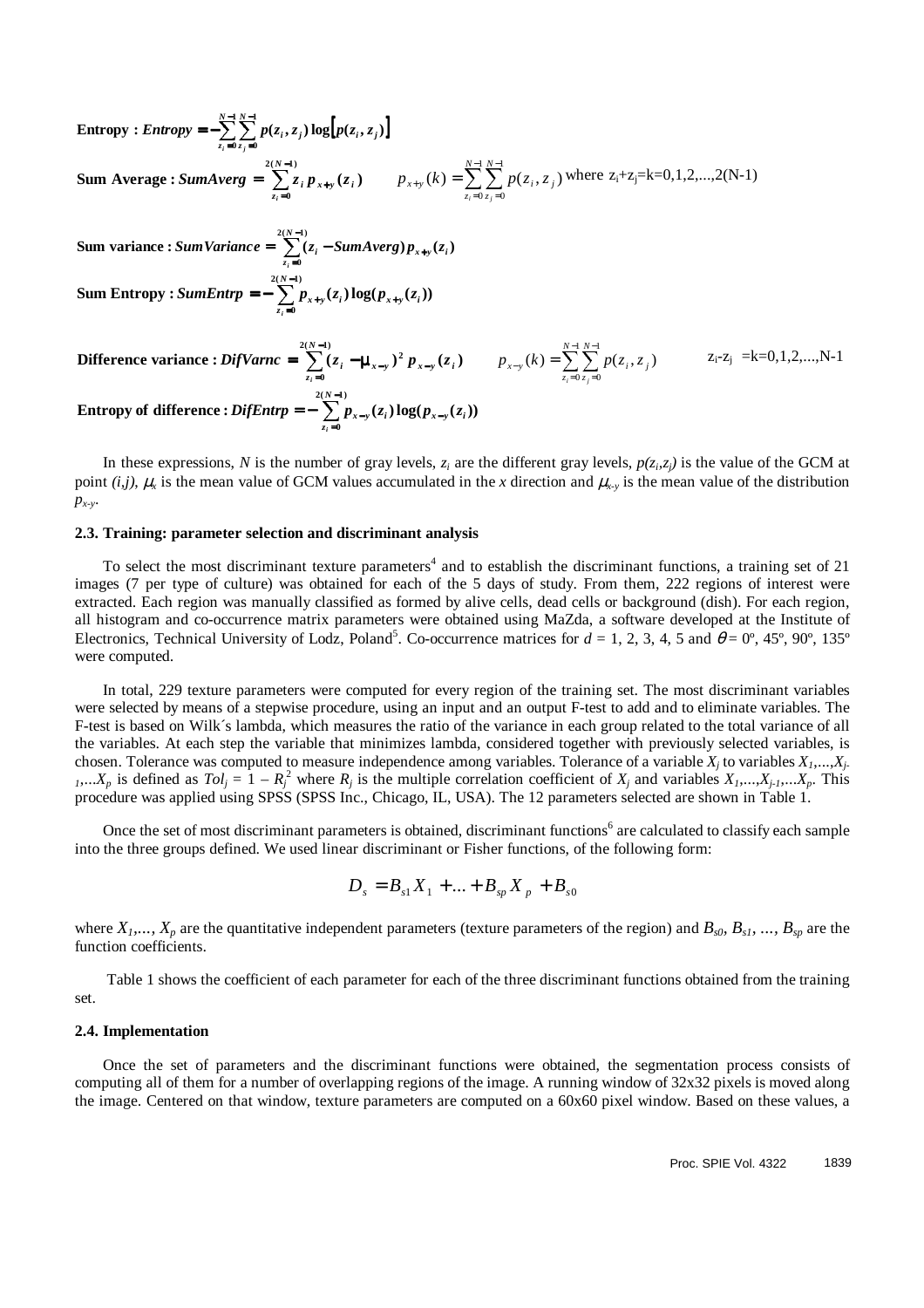class is assigned to the pixels in the small window. The segmentation tool, shown in Fig. 2, was implemented using IDL (Research Systems Inc., Boulder, CO, USA). It allows the user to load a single image or a complete set of images that are automatically classified. The user can interactively correct the classification of any region. If desired, final results are saved to an ASCII file.

|                  | Alive Cells | Dead Cells | Dish     |  |  |
|------------------|-------------|------------|----------|--|--|
| Percentile 99%   | $-0.964$    | $-1.045$   | $-0.691$ |  |  |
| InvDfMom(1,0)    | 30551       | 30603      | 31107    |  |  |
| Entropy(1,0)     | 19650       | 19784      | 19777    |  |  |
| $AngScMom(1,-1)$ | $-18022$    | $-17895$   | $-20953$ |  |  |
| $InvDfMom(1,-1)$ | 1120        | 863        | 1301     |  |  |
| AngScMom(2,0)    | 18984       | 18904      | 22024    |  |  |
| InvDfMom(2,0)    | $-1067$     | $-940$     | $-1737$  |  |  |
| $InvDfMom(4,-4)$ | $-4059$     | $-4382$    | $-4492$  |  |  |
| SumEntropy(5,0)  | $-12746$    | $-12708$   | $-12486$ |  |  |
| Contrast $(5,5)$ | 15          | 14         | 16       |  |  |
| Entropy(5, 5)    | $-2738$     | $-2817$    | $-3014$  |  |  |
| $InvDfMom(5,-5)$ | 5604        | 5993       | 6175     |  |  |
| Constant         | $-15811$    | $-15858$   | $-16042$ |  |  |

**Table 1**. Discriminant parameters and coefficients for each discriminant function.

In order to estimate the number of cells in each class, the user introduces the mean size of each cell type either directly, or computing it by manually outlining a number of them. An interactive tool is also provided to manually segment several cells in order to compute the mean size. These values can be stored and used in subsequent sessions.

The program automatically computes the total area of alive and dead cells and their number as:

$$
Number_i = \frac{Area_i}{Mean\_size_i}
$$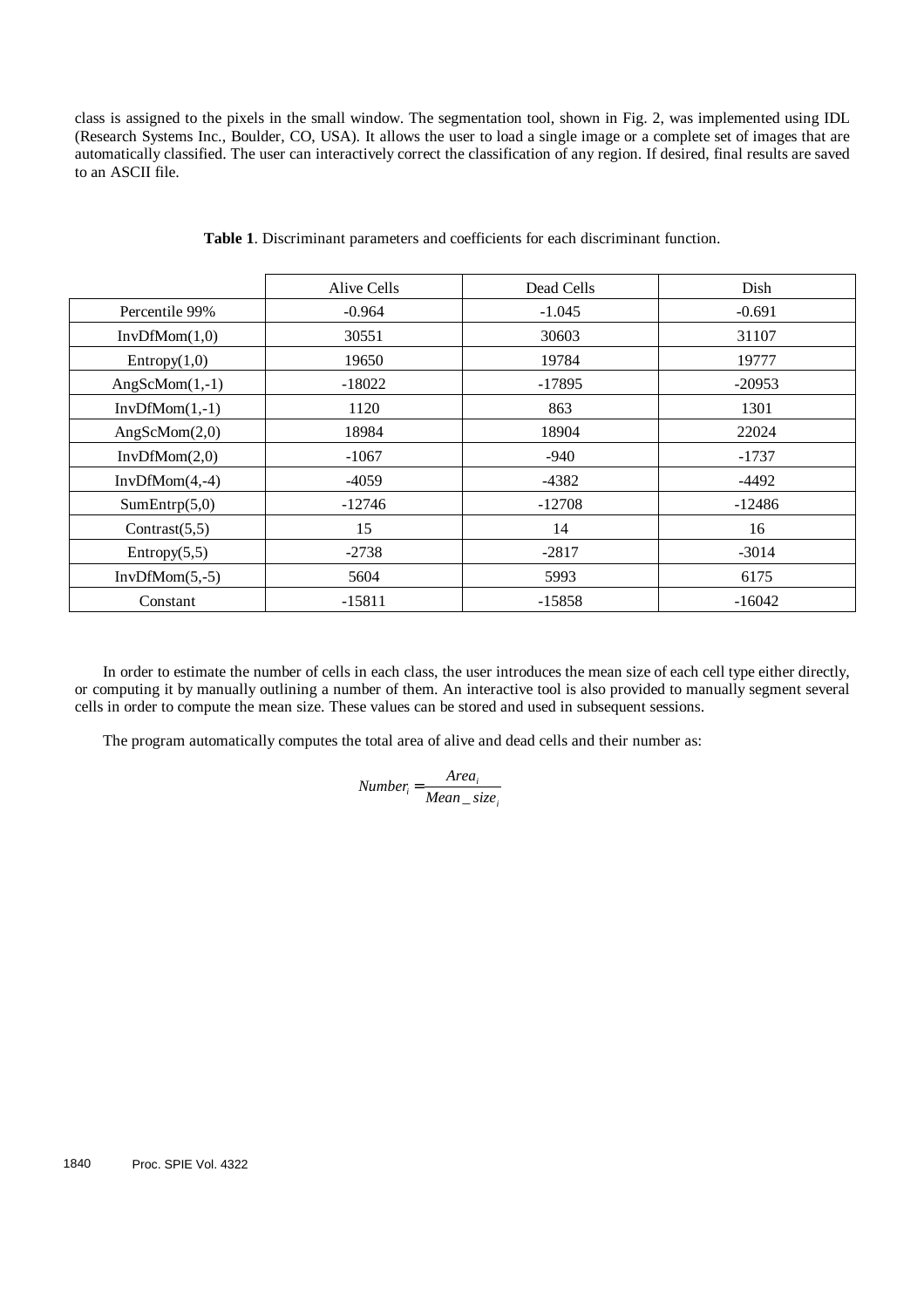

**Figure 2**. User interface of the application

# **3. RESULTS**

Once the tool was deployed to end users, two different evaluations were carried out in order to asses the results of the automatic method. First, region classification was evaluated. In a second phase, cell number scoring was also evaluated.

The agreement in region classification has been evaluated by considering the number of rectangular windows that were correctly classified in a set of 4 images corresponding to different days. After the automatic classification, each image is divided into 400 regions (i.e., 1,600 regions in total) and the results are compared with the manual classification by a human expert (Table 2).

|              | Automatic classification |            |      |              |  |  |
|--------------|--------------------------|------------|------|--------------|--|--|
|              | Alive cells              | Dead cells | Dish | <b>TOTAL</b> |  |  |
| Alive cells  | 1069                     | 29         | 26   | 1124         |  |  |
| Dead cells   | 33                       | 269        | 5    | 307          |  |  |
| Dish         | 3                        |            | 165  | 169          |  |  |
| <b>TOTAL</b> | 1105                     | 299        | 196  | 1600         |  |  |

**Table 2**. Comparison of manual and automatic classification of regions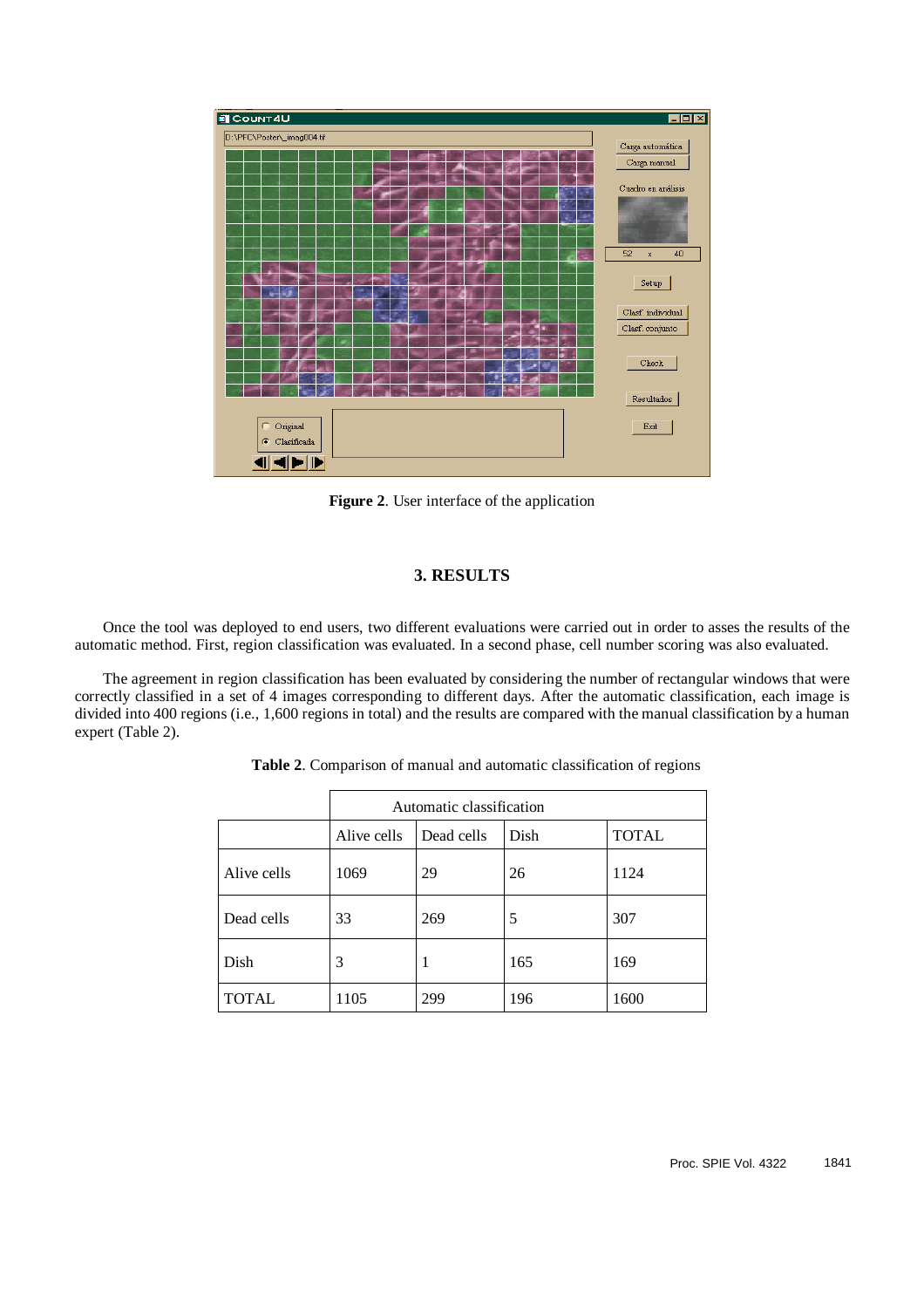The diagonal correspond to perfect agreement among methods. A simple measurement is the rate of agreement, which corresponds to the observed agreement, computed as:

$$
p_0 = \frac{Number\ of\ agreements}{Total\ number\ of\ rec\ tan\ gles} = \frac{1069 + 269 + 165}{1600} = 0.94
$$

This rate of agreement between different image classification results can be considered as a reliability index in which a number of targets (image regions) are rated (classified) by different judges (methods). Another reliability measurement, known as the kappa coefficient  $(\kappa)$ , has been proposed<sup>7</sup> for this type of study. Kappa is a chance-corrected measurement of agreement, defined by:

$$
kappa = \frac{p_0 - p_e}{1 - p_e}
$$

where  $p<sub>o</sub>$  is the observed percentage of agreement between two methods and  $p<sub>e</sub>$  is the agreement that would occur by chance. The expected number of randomly agreement is calculated as:

 $Expected\_cases = \frac{Row \, total \, x \, Column \, total}{Total \, number \, of \, rectangles}$ 

In our case,  $p_e$  is 0.53, which gives a kappa of 0.87. The positive sign shows that the agreement is positive and it is close to the maximum value of 1. Therefore, there is a good agreement between methods in the measurement of areas.

To evaluate the results on the number of cells of each type, 15 images were selected randomly, from which the number of cells was computed both manually and automatically. The results are shown in table 3.

|                 | Day 4   |            |    | Day 6   |            |     | Day 8   |            |     |
|-----------------|---------|------------|----|---------|------------|-----|---------|------------|-----|
|                 | Control | <b>CSA</b> | FK | Control | <b>CSA</b> | FK  | Control | <b>CSA</b> | FK  |
| Manual count    | 84      | 18         | 34 | 334     | 252        | 114 | 458     | 302        | 368 |
| Automatic count | 84      | 29         | 76 | 234     | 248        | 184 | 622     | 428        | 596 |

**Table 3**. Manual and automatic quantification of 15 images during 5 days.

|                 | Day 11  |            |     | Day 13  |            |     |
|-----------------|---------|------------|-----|---------|------------|-----|
|                 | Control | <b>CSA</b> | FK. | Control | <b>CSA</b> | FK  |
| Manual count    | 443     | 644        | 539 | 334     | 252        | 114 |
| Automatic count | 584     | 638        | 631 | 668     | 690        | 676 |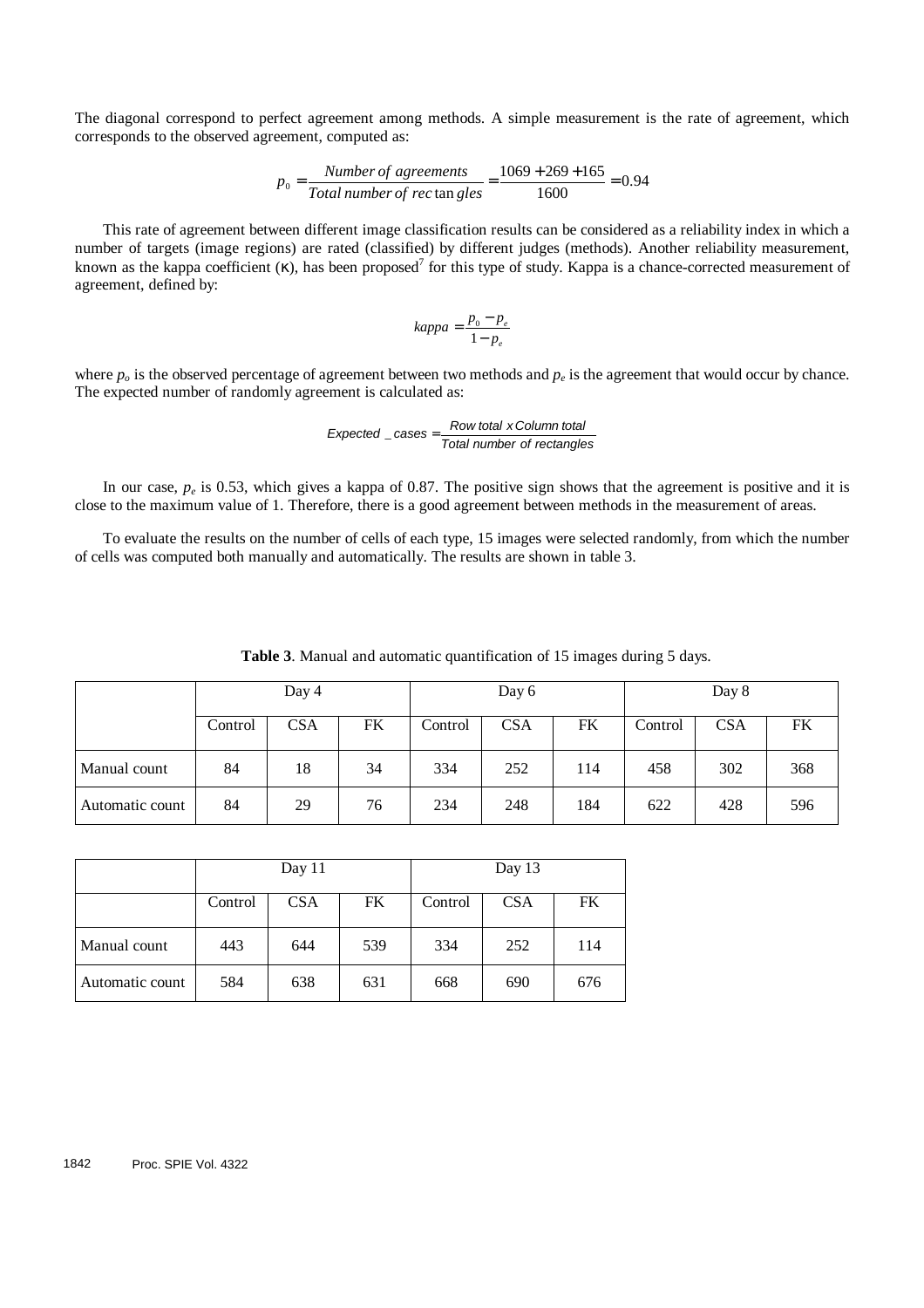Altman<sup>8</sup> proposed a simple method to compare classification techniques based on the analysis of individual differences. Differences between results are normalized with respect to the average of the results of the manual count, which are used as an estimate of the correct value. Figure 3 shows a graph of these differences.



**Figure 3**. Normalized differences between manual and automatic scoring.

### **4. DISCUSSION**

The proposed method provides quantitative figures (area and number of alive and dead cells) similar to those obtained by a human expert. Results of cell counting are worse than those for region classification. This may be due to the fact that the number of cells is calculated using a mean cell size. Cell sizes may differ significantly, specially in images taken after a few days of evolution. The final result of cell counting strongly depends on the particular selection of cells performed by the user for mean size calculation.

The number of ROIs of the training set used in the parameter selection step was small for the number of parameters used in the analysis<sup>9</sup>. A study with a larger number of ROIs could yield better and more reliable results.

In the present study, both windows used were of a fixed size. The size of the smaller window, pixels which are assigned to a certain class, determines the resolution of the classification. Using a smaller window increases the resolution but also the computational cost. The size of the window to calculate texture parameters must be chosen according to the expected textures on the image. We are currently exploring a multiresolution approach to obtain the optimal window size for each image.

The system developed could be used to segment cultures of other different cell types. The parameter selection and discriminant function calculation steps should have to be carried out for the new images.